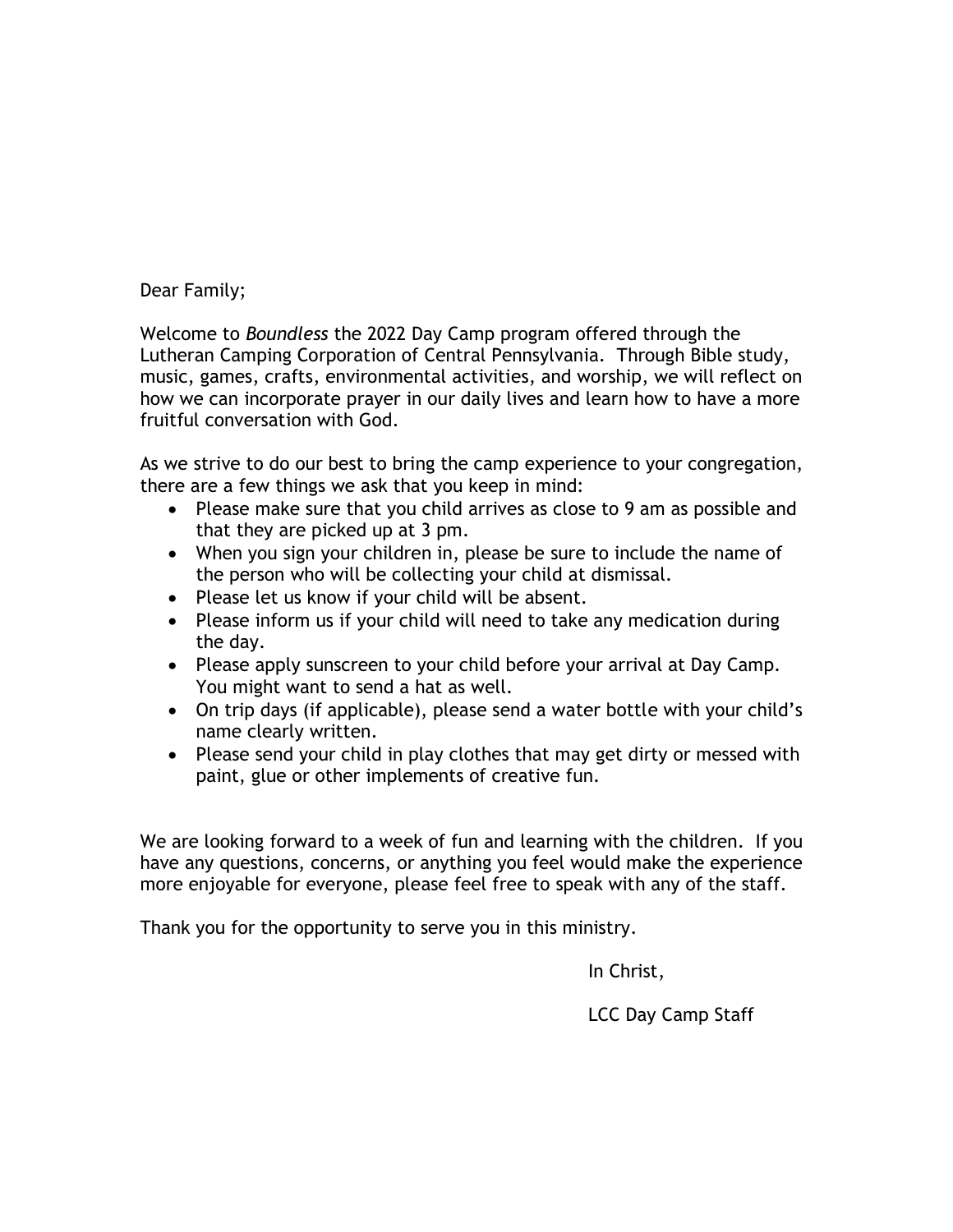

**2022 Registration Congregational Day Camp**

| _Grade completed ______                                                                                                                          |
|--------------------------------------------------------------------------------------------------------------------------------------------------|
| Age______                                                                                                                                        |
|                                                                                                                                                  |
| Name/Address/Tel # of parent or guardian (if different from camper's)                                                                            |
| 2022 Registration<br><b>Congregational Day Camp</b>                                                                                              |
|                                                                                                                                                  |
| $Age$ <sub>________</sub>                                                                                                                        |
|                                                                                                                                                  |
| Name/Address/Tel # of parent or guardian (if different from camper's)                                                                            |
| 2022 Registration<br><b>Congregational Day Camp</b>                                                                                              |
|                                                                                                                                                  |
| Age______                                                                                                                                        |
| Telephone #____________<br><u> 1989 - Johann Barn, margaret eta industrial eta industrial eta industrial eta industrial eta industrial eta i</u> |
| Name/Address/Tel # of parent or guardian (if different from camper's)                                                                            |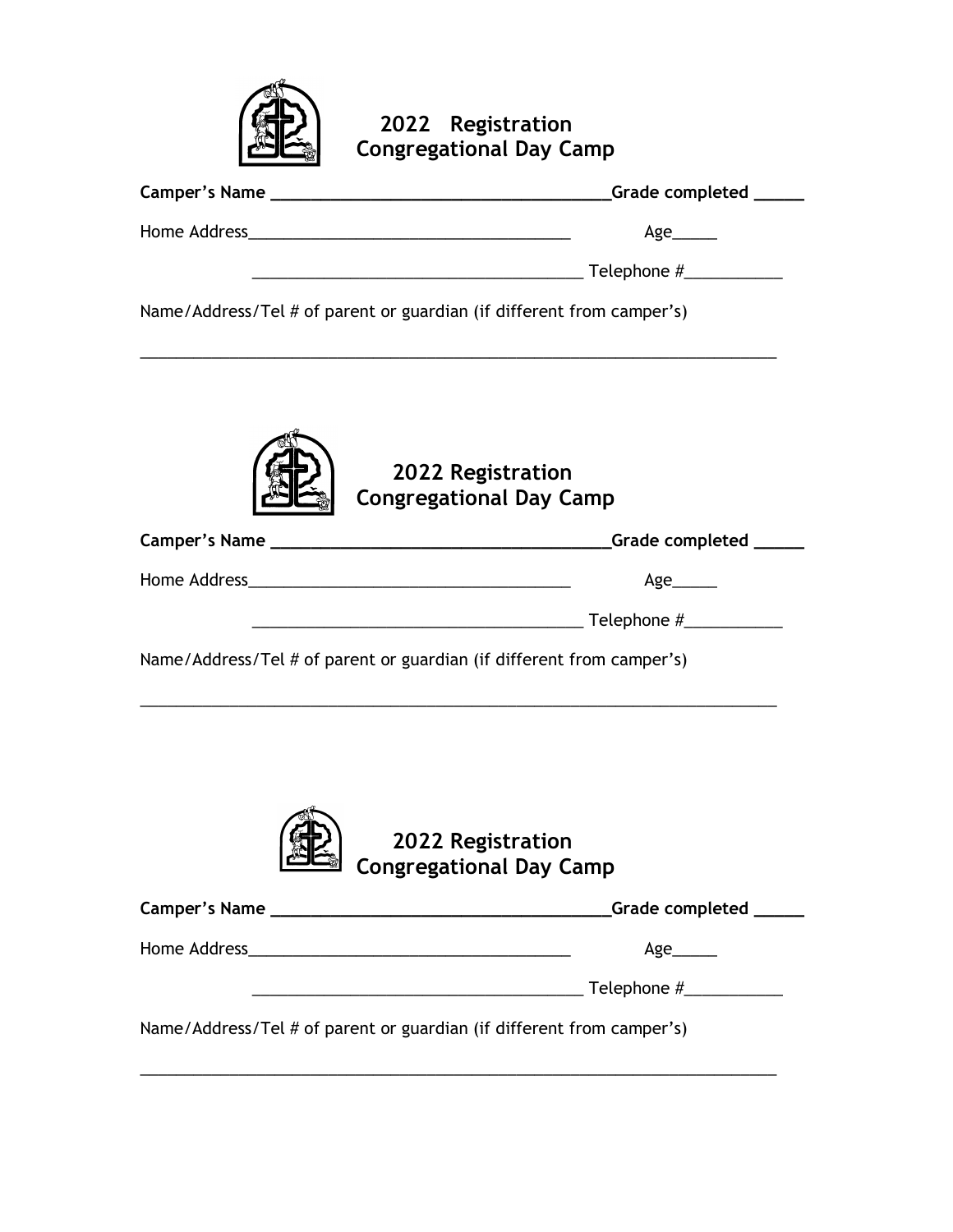## **Please Read and Sign**

Parent's Responsibility: I am interested in the policies, goals and programs of the Lutheran Camping Corporation, and hereby give my child permission to participate in the programs and activities offered at the Congregational Day Camp.

> \_\_\_\_\_\_\_\_\_\_\_\_\_\_\_\_\_\_\_\_\_\_\_\_\_\_\_\_\_\_\_\_\_\_ (parent/guardian)

Camper's Responsibility: In signing, I agree to abide by all regulations governing personal conduct and use of the Day Camp property. I am aware that I am expected to cooperate and participate in camp activities. If I do not cooperate, or become a hindrance to the camp program, I understand that I will be sent home.

\_\_\_\_\_\_\_\_\_\_\_\_\_\_\_\_\_\_\_\_\_\_\_\_\_\_\_\_\_\_\_\_\_\_\_\_

(camper)

## **Please Read and Sign**

Parent's Responsibility: I am interested in the policies, goals and programs of the Lutheran Camping Corporation, and hereby give my child permission to participate in the programs and activities offered at the Congregational Day Camp.

> \_\_\_\_\_\_\_\_\_\_\_\_\_\_\_\_\_\_\_\_\_\_\_\_\_\_\_\_\_\_\_\_\_\_ (parent/guardian)

Camper's Responsibility: In signing, I agree to abide by all regulations governing personal conduct and use of the Day Camp property. I am aware that I am expected to cooperate and participate in camp activities. If I do not cooperate, or become a hindrance to the camp program, I understand that I will be sent home.

\_\_\_\_\_\_\_\_\_\_\_\_\_\_\_\_\_\_\_\_\_\_\_\_\_\_\_\_\_\_\_\_\_\_\_\_

(camper)

## **Please Read and Sign**

Parent's Responsibility: I am interested in the policies, goals and programs of the Lutheran Camping Corporation, and hereby give my child permission to participate in the programs and activities offered at the Congregational Day Camp.

> \_\_\_\_\_\_\_\_\_\_\_\_\_\_\_\_\_\_\_\_\_\_\_\_\_\_\_\_\_\_\_\_\_\_ (parent/guardian)

Camper's Responsibility: In signing, I agree to abide by all regulations governing personal conduct and use of the Day Camp property. I am aware that I am expected to cooperate and participate in camp activities. If I do not cooperate, or become a hindrance to the camp program, I understand that I will be sent home.

\_\_\_\_\_\_\_\_\_\_\_\_\_\_\_\_\_\_\_\_\_\_\_\_\_\_\_\_\_\_\_\_\_\_\_\_

(camper)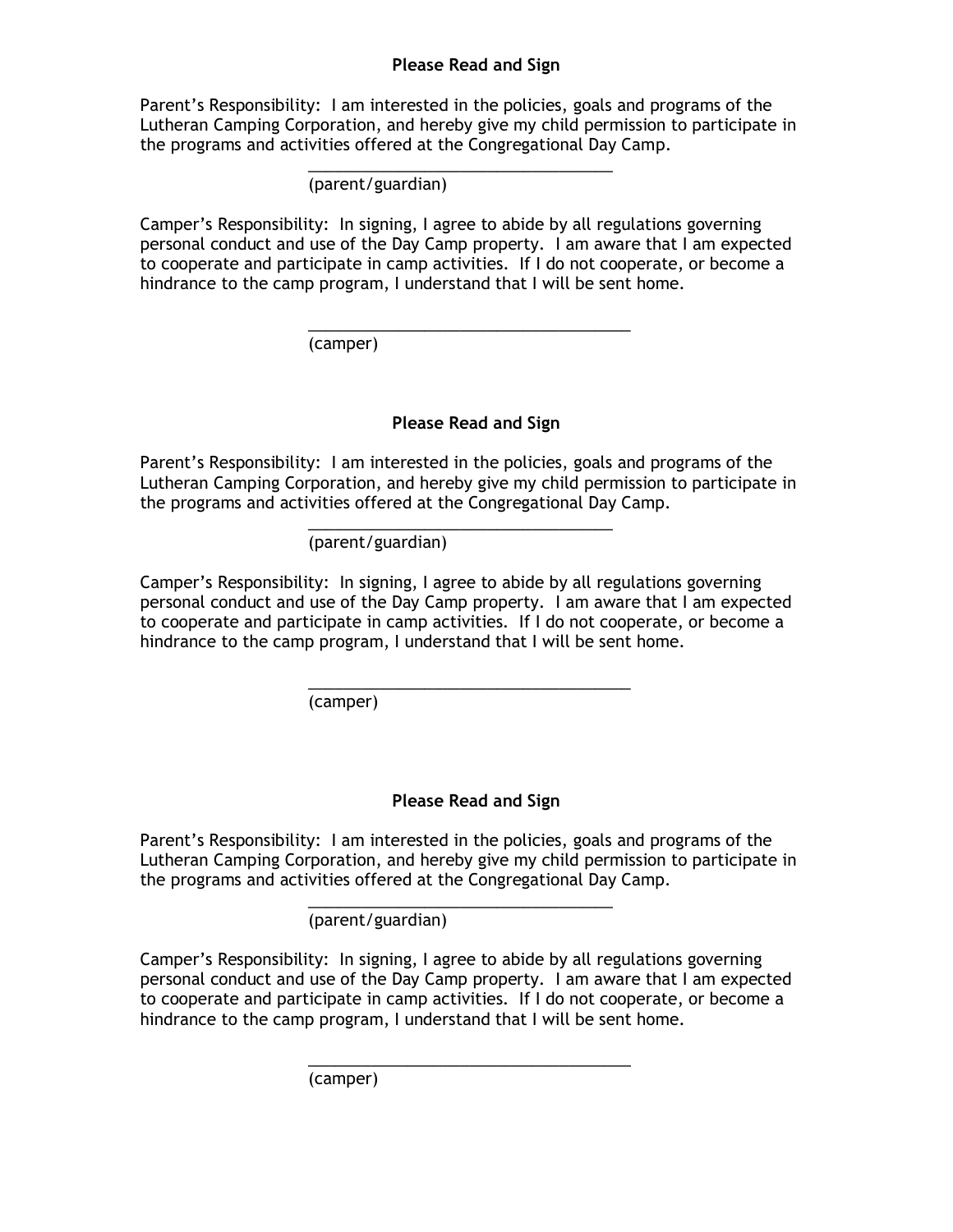

Informed Permission to Participate in the Activities of a Lutheran Camping Corporation Congregational Day Camp

I understand that the participation of my child in this program and its activities is completely voluntary. I have familiarized myself with the site and the activities in which my child will be participating.

I recognize that certain hazards are inherent in camp events, and programs, particularly, but not limited to, the activities of:

> **Outdoor/Playground Recreation Sports/Games Swimming Van Transportation Hiking**

I acknowledge that although the Lutheran Camping Corporation and the sponsoring congregation have taken safety measures to minimize the risk of injury to camp participants, they cannot insure nor guarantee that the participants, equipment, premises, and/or activities will be free of hazards, accidents, or injuries. I further recognize and have instructed my child in the importance of knowing and abiding by day camp rules, regulations, and procedures for the safety of all camp participants.

\_\_\_ I give permission for my child to participate in the activities listed above.

\_\_\_\_\_\_\_\_\_\_\_\_\_\_\_\_\_\_\_\_\_\_\_\_\_\_\_\_ \_\_\_\_\_\_\_\_\_\_\_\_\_\_\_\_\_\_\_\_\_\_\_\_\_\_\_\_\_\_\_

\_\_\_\_\_\_\_\_\_\_\_\_\_\_\_\_\_\_\_\_\_\_\_\_\_\_\_\_ \_\_\_\_\_\_\_\_\_\_\_\_\_\_\_\_\_\_\_\_\_\_\_\_\_\_\_\_\_\_\_

\_\_\_ I do not want my child in the following activities:

\_\_\_\_\_\_\_\_\_\_\_\_\_\_\_\_\_\_\_\_\_\_\_\_\_\_\_\_\_\_\_\_\_\_\_\_\_\_\_\_\_

Camper Name

\_\_\_\_\_\_\_\_\_\_\_\_\_\_\_\_\_\_\_\_\_\_\_\_\_\_\_\_\_\_\_\_\_\_\_\_\_\_\_\_\_ Parent/Guardian Signature

\_\_\_\_\_\_\_\_\_\_\_\_\_\_\_\_\_